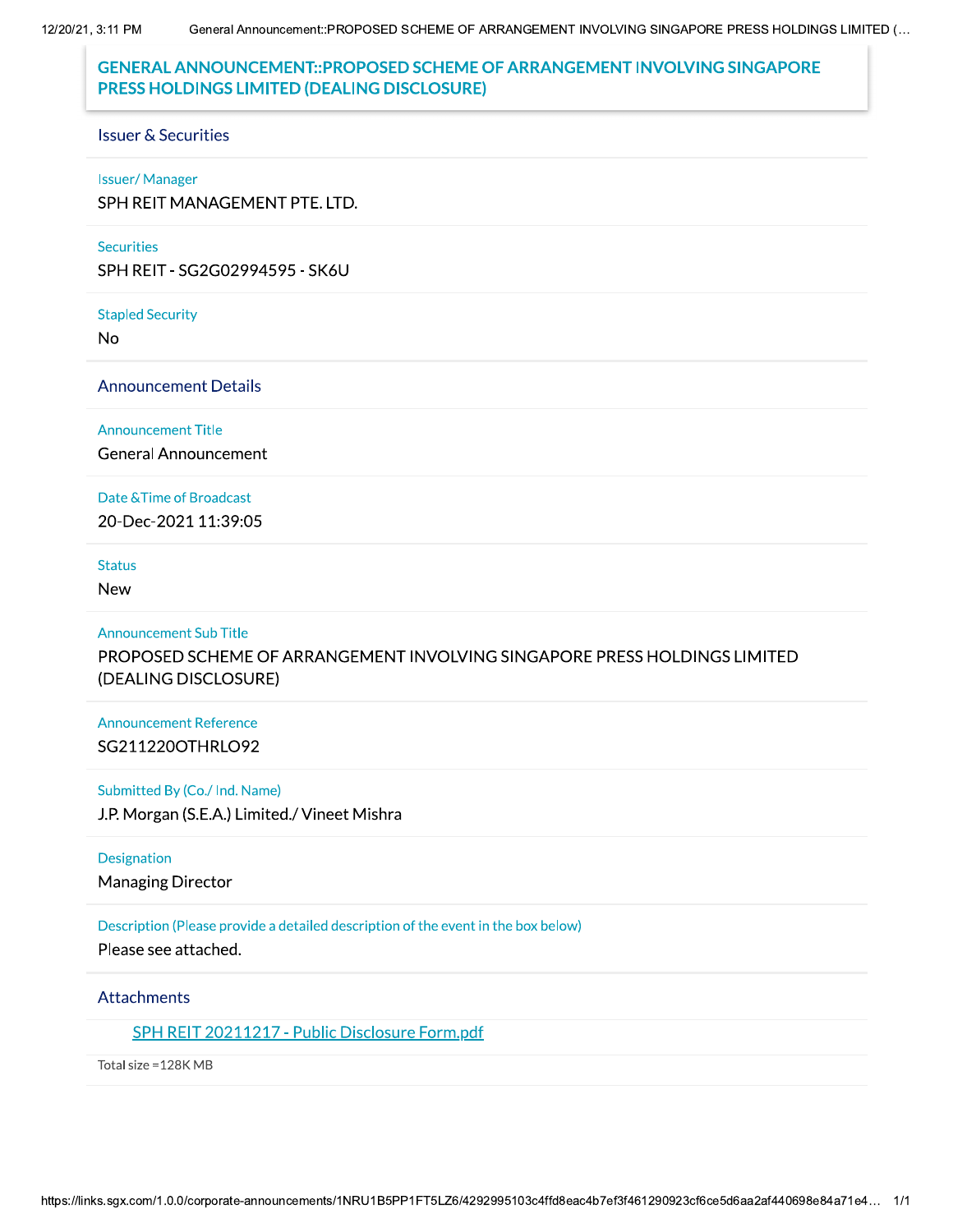## **PROPOSED ACQUISITION OF SINGAPORE PRESS HOLDINGS BY WAY OF A SCHEME OF ARRANGEMENT**

# **DEALINGS DISCLOSURE**

# **1. INTRODUCTION**

J. P. Morgan (S.E.A.) Limited ("**JPMSEAL**") refers to the proposed scheme of arrangement (the "**Scheme**") to be undertaken by Singapore Press Holdings Limited (the "**Company**") and Keppel Pegasus Pte. Ltd. (the "**Offeror**") (which is a wholly-owned subsidiary of Keppel Corporation Limited ("**KCL**")) pursuant to Section 210 of the Companies Act, Chapter 50 of Singapore, involving, inter alia, (i) the distribution of units in SPH REIT held by the Company to the shareholders of the Company on a pro-rata basis and (ii) the Offeror acquiring the entire share capital of the Company (other than those already owned, controlled or agreed to be acquired by the Offeror and its concert parties), the consideration for which include units in Keppel REIT, which was announced on 2 August 2021 (the "**Joint Announcement**").

As stated in the Joint Announcement, JPMSEAL is the financial adviser to the Offeror in respect of the Scheme.

All capitalised terms used and not defined herein shall have the same meanings given to them in the Joint Announcement.

## **2. DISCLOSURE OF DEALINGS**

Pursuant to Rule 12.1 of the Singapore Code on Take-overs and Mergers (the "**Code**") and the Practice Statement on the Exemption of Connected Fund Managers and Principal Traders under the Code, JPMSEAL wishes to announce the dealings by its associates in the relevant securities of SPH REIT on **17 December 2021**, details of which are set out in the Schedule hereto.

Issued by **J.P. Morgan (S.E.A.) Limited** 

20 December 2021 Singapore